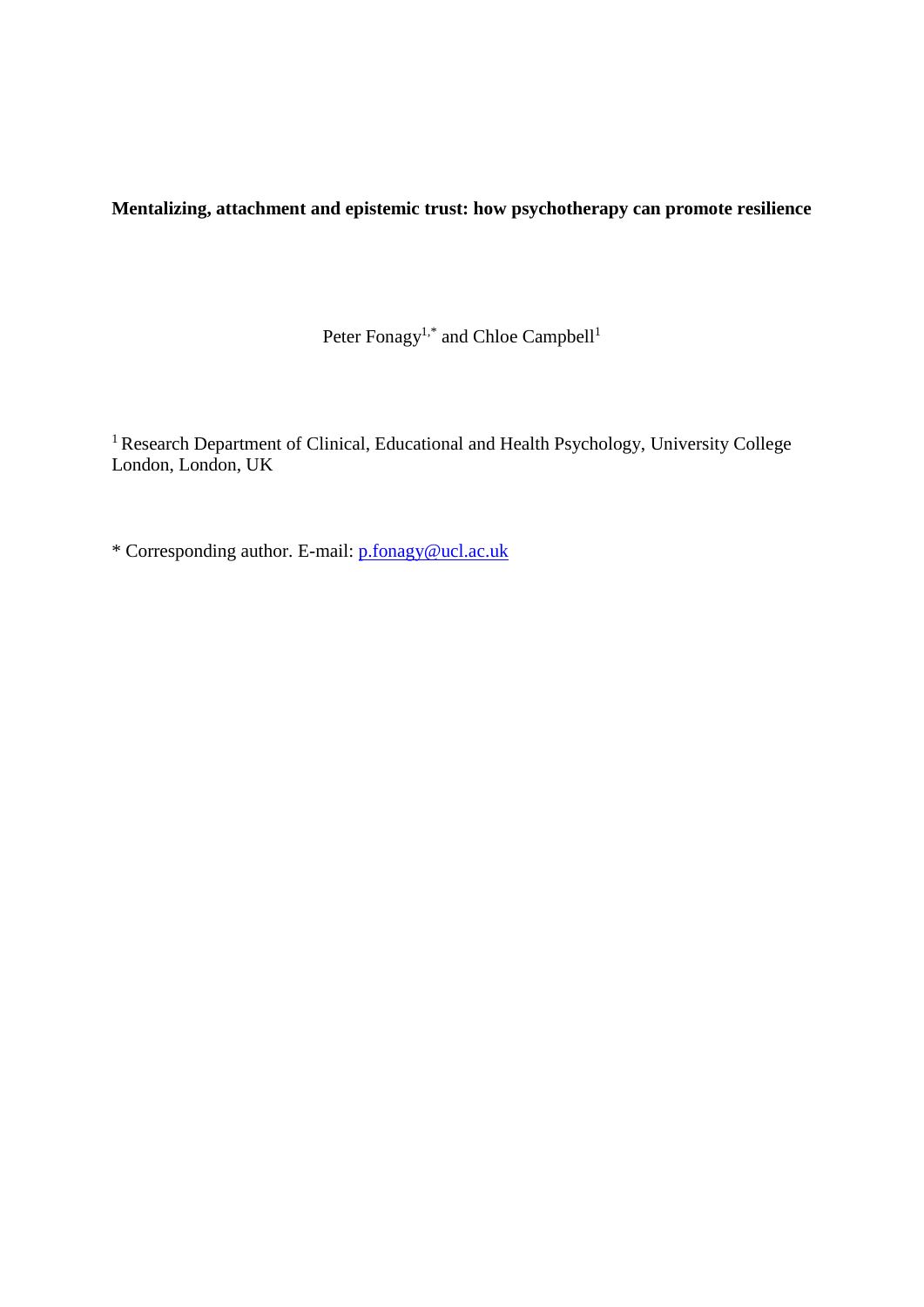## **Mentalizing, attachment and epistemic trust: how psychotherapy can promote resilience**

Over the past decades, meta-analyses have failed to find almost any clinically meaningful differences in efficacy between the various evidence-based psychotherapies. This has led to the formulation of the so-called "Dodo bird verdict", based on the *Alice in Wonderland* story, which argues that "all [psychotherapies] have won and all must have prizes".

Consequently, major figures in the field have questioned the notion that theory-specific techniques or interventions, such as addressing dysfunctional cognitions in cognitivebehavioral therapy, or the relationship between past and present in psychodynamic therapy, are mainly responsible for therapeutic outcome. They argue that, instead, factors that are common to effective treatments – providing the patient with hope and with a comprehensive theory that explains the patient's complaints – would typically explain a greater proportion of the therapeutic outcome. This would be particularly the case if the therapist is able to establish a warm and empathic therapeutic relationship with the patient. Hence, the "Dodo bird" still looms unresolved over the field of psychotherapy (Budd & Hughes, 2009; Mansell, 2011).

In this paper, I will attempt to set out a new, evolutionarily informed approach to the "Dodo bird" controversy, which we speculate may have implications for understanding psychopathology more generally.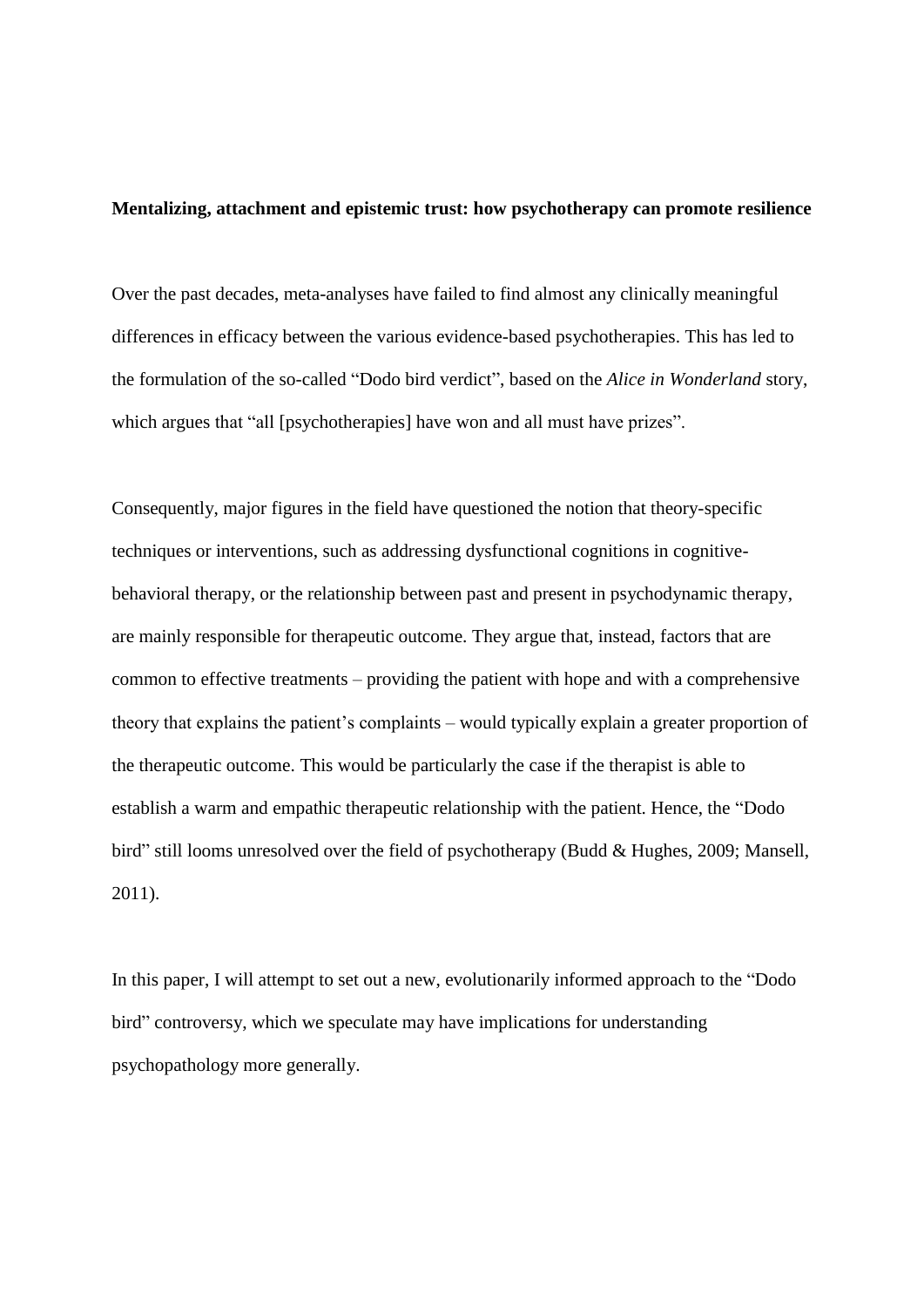### **Mentalizing and attachment: Evolutionary advantages**

Our starting point is contemporary evolutionary theories concerning social cognition. Evolutionary theory suggests that as the human mind needed to respond to ever more challenging, complex, and competitive conditions, norms for social behavior and understanding could not be "fixed" by genetics or constitution. These norms had to be optimized through a prolonged period of development within a close circle of people – people who we would term *attachment figures*. Attachment figures not only provided young children with the basis for feelings of security and exploration (Bowlby, 1973; Main, Kaplan, & Cassidy, 1985), but also provided a training ground for the ability to *mentalize* – the capacity to understand ourselves and others in terms of intentional mental states (Fonagy & Luyten, 2016).

Mentalizing provided an evolutionary advantage because it allowed these early humans to adapt better to their physical environment, by facilitating social collaboration and wellfunctioning kinship groups, but also by supporting competition for survival when different social groups were at odds. Hence, mentalizing is a key element of our species' uniquely developed level of social cognition (Fonagy, Luyten, Allison, & Campbell, 2017a, 2017b).

The link between attachment and mentalizing is clear. Attachment contexts provide the ideal conditions for fostering mentalizing. Secure attachment relationships, where attachment figures are interested in the child's mind and the child is safe to explore the mind of the attachment figure (Fonagy, Lorenzini, Campbell, & Luyten, 2014), allow the infant to explore other subjectivities, including that of his/her caregiver. Finding him/herself accurately represented in the mind of the caregiver as a thinking and feeling intentional being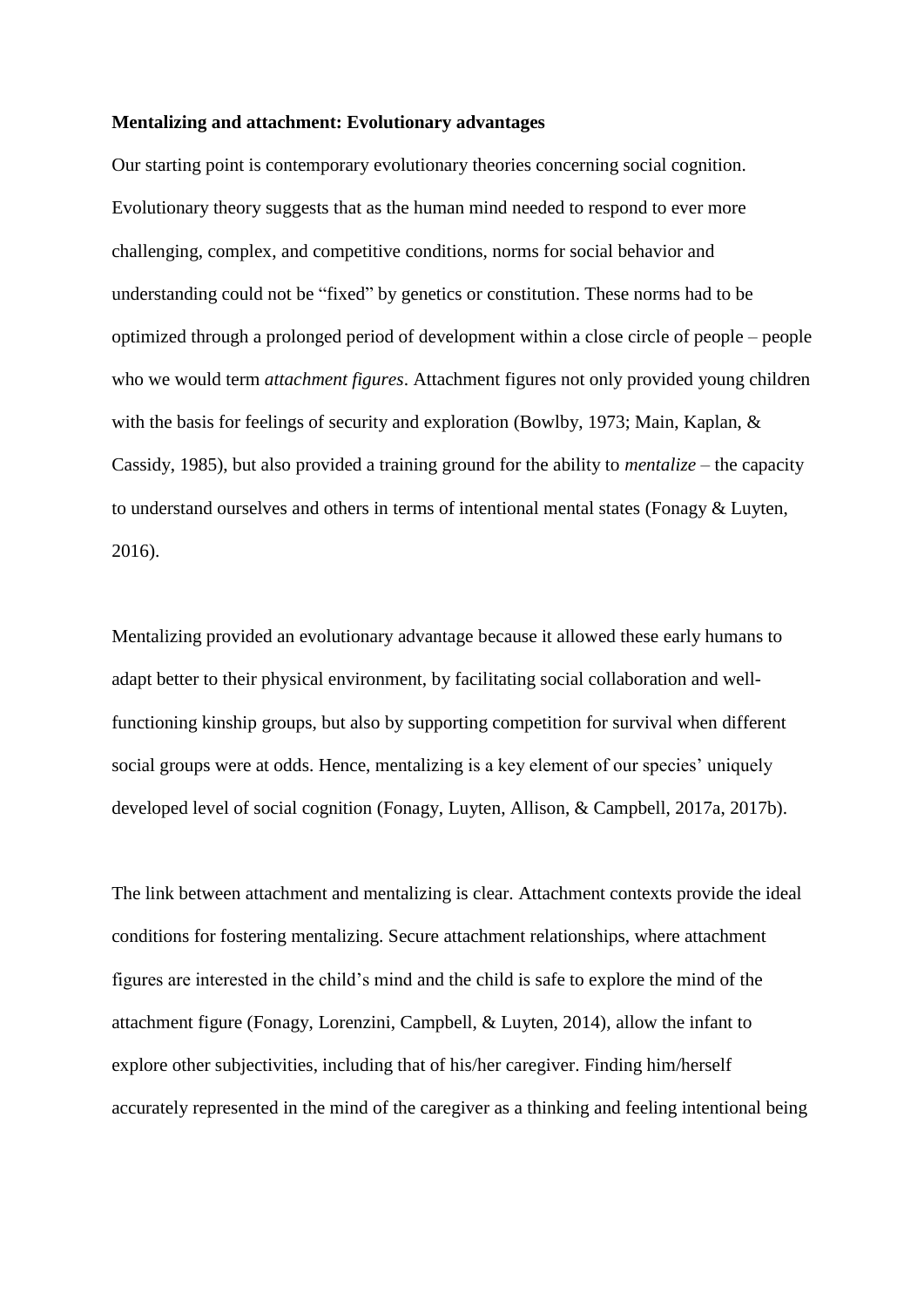ensures that the infant's own capacities for mentalizing will develop well (Fonagy, Gergely, Jurist, & Target, 2002).

### **Epistemic trust and the transmission of culture**

Recent elaborations of thinking on mentalizing have taken the argument one step further to point to another important function of attachment relationships. This is the development of *epistemic trust*, that is, trust in the authenticity and personal relevance of interpersonally transmitted knowledge. Epistemic trust enables social learning in an ever-changing social and cultural context and allows individuals to benefit from their (social) environment (Fonagy & Allison, 2014; Fonagy & Luyten, 2016; Fonagy, Luyten, & Allison, 2015).

Gergely and Csibra's *theory of natural pedagogy* helps to clarify the key issues here (Csibra & Gergely, 2006, 2009, 2011). Human beings are faced with a major learnability problem: they are born into a world that is populated with objects, attributes, and customs whose function or use is *epistemically opaque* (that is, not obvious from their appearance). Humans are thus evolved to both teach and learn new and relevant cultural information rapidly .

Human communication is specifically adapted to allow the transmission of epistemically opaque information: the communication of such knowledge is enabled by an epistemically trusting relationship. *Epistemic trust* allows the recipient of the information being conveyed to relax their natural, *epistemic vigilance* – a vigilance that is self-protective and naturally occurring because, after all, it is not in our interest to believe everything indiscriminately. The relaxation of epistemic vigilance allows us to accept that what *we are being told matters to us* (Sperber et al., 2010; Wilson & Sperber, 2012).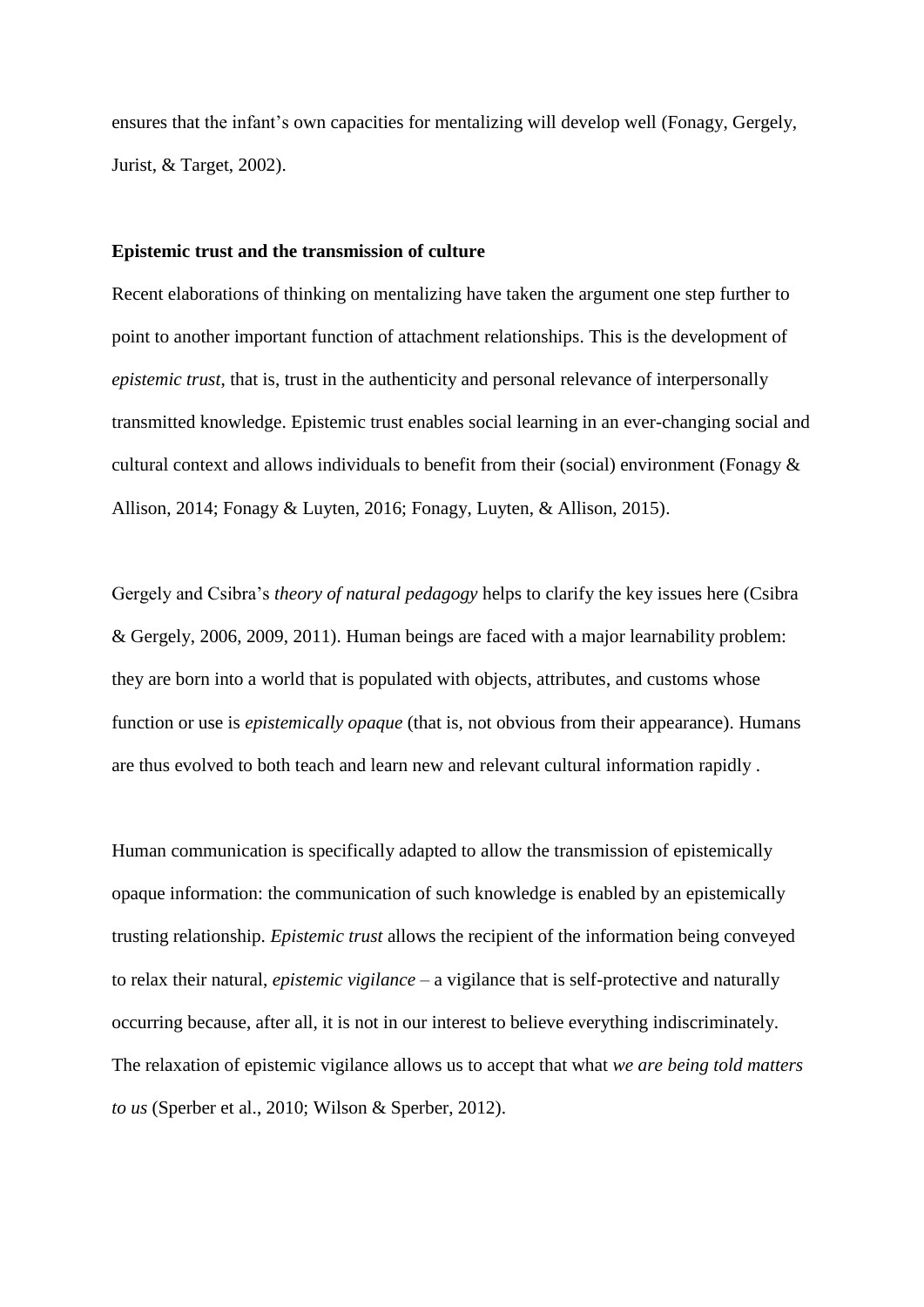These views do not diminish the importance of attachment, but put theories concerning the role of attachment in a very different perspective (Fonagy et al., 2017a, 2017b). Recent research suggests that the long-term relationship between attachment in infancy and attachment status in adolescence and into adulthood is complex. It seems likely that there is a fluctuating relationship between attachment, genes, and the social environment across the life course (Ellis, Boyce, Belsky, Bakermans-Kranenburg, & van Ijzendoorn, 2011; Fearon, Shmueli-Goetz, Viding, Fonagy, & Plomin, 2014).

In terms of psychopathology, we suggest that the most significant implication of the developmental triad of attachment, mentalization, and epistemic trust lies in the consequences of a *breakdown in epistemic trust*. What we are suggesting here is that many, if not all, types of psychopathology might be characterized by temporary or permanent disruption of epistemic trust and the social learning process it enables (Fonagy et al., 2015).

An infant whose channels for learning about the social world have been disrupted – in other words, whose social experiences with caregivers have caused a breakdown in epistemic trust – is left in a quandary of uncertainty and permanent epistemic vigilance. Everybody seeks social knowledge, but when such reassurance and input is sought, the content of this communication may be rejected, its meaning confused, or it may be misinterpreted as having hostile intent. In that sense, many forms of mental disorder might be considered manifestations of failings in social communication arising from epistemic mistrust, hypervigilance, or outright *epistemic freezing*, a complete inability to trust others as a source of knowledge about the world, which may be characteristic of many individuals with marked trauma and personality problems. An individual who was traumatized in childhood, for instance, has little reason to trust others and will reject information that is inconsistent with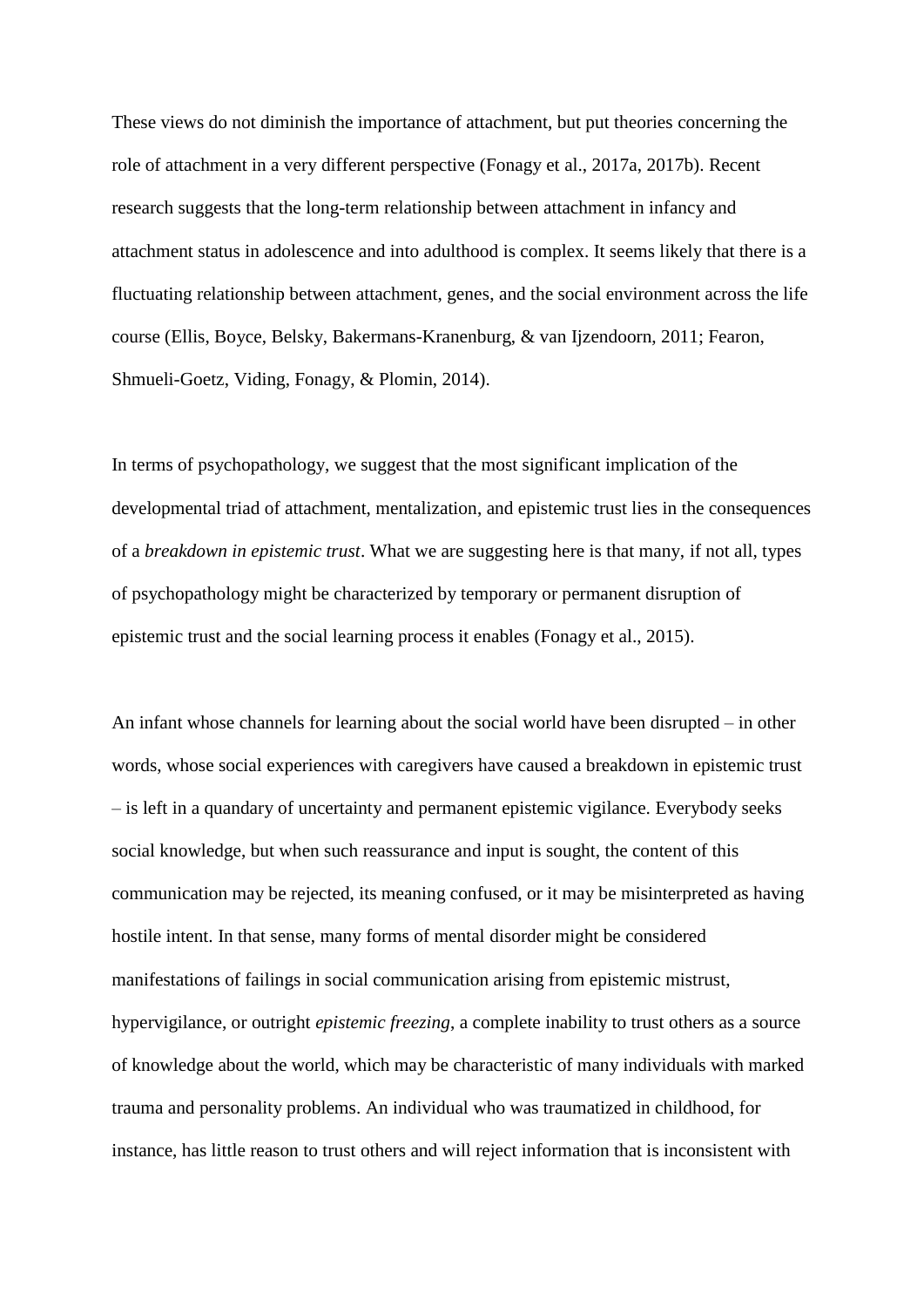their pre-existing beliefs. As therapists, we may consider such people "hard to reach", yet they are simply showing an adaptation to a social environment where information from attachment figures was likely to be misleading (Fonagy et al., 2015).

### **The "p factor": Epistemic mistrust as a common factor in psychopathology?**

A serious challenge for our thinking about psychopathology arises from the fact that when we consider many individuals' psychiatric history over their life course, it rarely follows the discrete, symptom-defined, and diagnosis-led categories that extant cross-sectional research uses when conceptualizing specific disorders.

This lack of specificity may relate to compelling evidence presented by Caspi et al. (Caspi et al., 2014) suggesting that there is, in fact, a "general psychopathology factor" in the structure of psychiatric disorders. Caspi and colleagues' findings suggest that a hierarchical three-level structure explains the relationships among psychiatric disorders:

- A *general psychopathology factor* (labelled the "p factor" as a conceptual parallel to the "g factor", the well-established dimension by which general intelligence is understood);
- *Clusters of symptoms* (internalizing, externalizing, and psychosis); and
- *Individual disorders*, for example, schizophrenia, generalized anxiety disorder, and depression.

A higher p factor score is associated with increased severity of impairment, more developmental adversity, and greater biological risk. The p factor concept convincingly explains why, so far, it has proved so difficult to identify isolated causes, consequences, or biomarkers and to develop specific, tailored treatments for individual psychiatric disorders.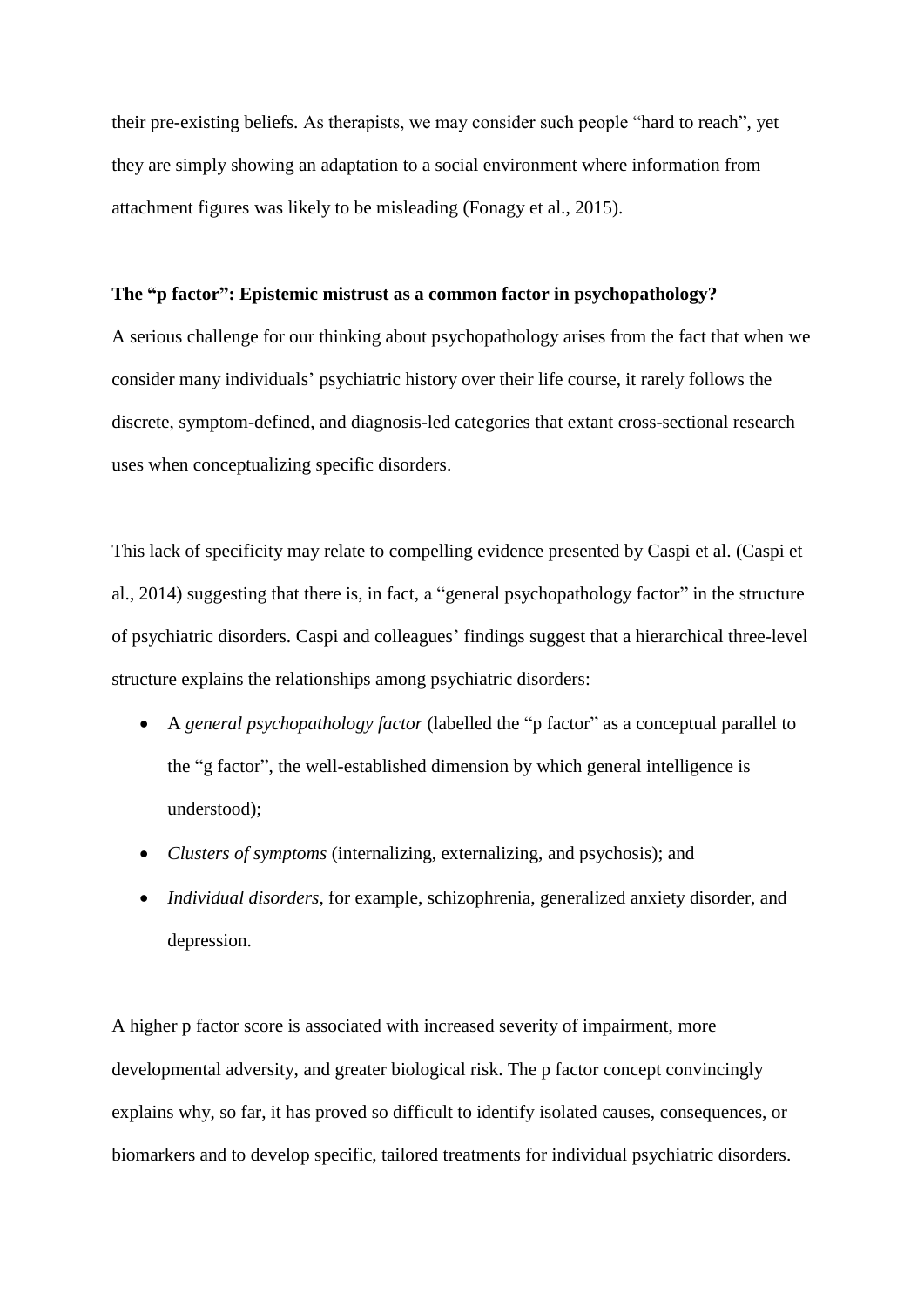The p factor is thus far a statistical construct. We propose that the p factor may be a proxy for impairments in epistemic trust: An individual with a high p factor score is one who, because of developmental adversity (whether biological or social), is in a state of epistemic hypervigilance and epistemic mistrust. If this is true, it may have major consequences for psychosocial interventions. It would mean, for instance, that people with relatively low p factor scores might be most responsive to psychosocial interventions. A depressed patient with a low p factor score may, for instance, recover with the help of brief cognitivebehavioral therapy or psychodynamic therapy, perhaps even when delivered via an eplatform. These patients may be relatively "easy to reach" in terms of treatment because they are open to social learning in the form of therapeutic intervention. In contrast, a depressed patient with a high p factor score, who is suffering from high levels of comorbidity, longerterm difficulties, and greater impairment, is likely to show intense treatment resistance because of their high levels of epistemic mistrust, or outright epistemic freezing. We consider it likely that such patients will require more long-term therapy to first stimulate epistemic trust and openness.

# **Epistemic trust as the key to effective psychotherapies**

In proposing that epistemic mistrust might underpin the p factor that underlies long-term impairment, we thus also consider that (the relearning of) epistemic trust may be at the heart of all effective psychotherapeutic interventions. Put simply, we suggest that *effective interventions specialize in generating epistemic trust in individuals who struggle to relax their epistemic vigilance in more ordinary social situations*. Patients with BPD, for example, are typically experienced as "rigid" and "hard to reach", and the difficulties involved in stimulating epistemic trust have historically blighted attempts to intervene effectively with these individuals.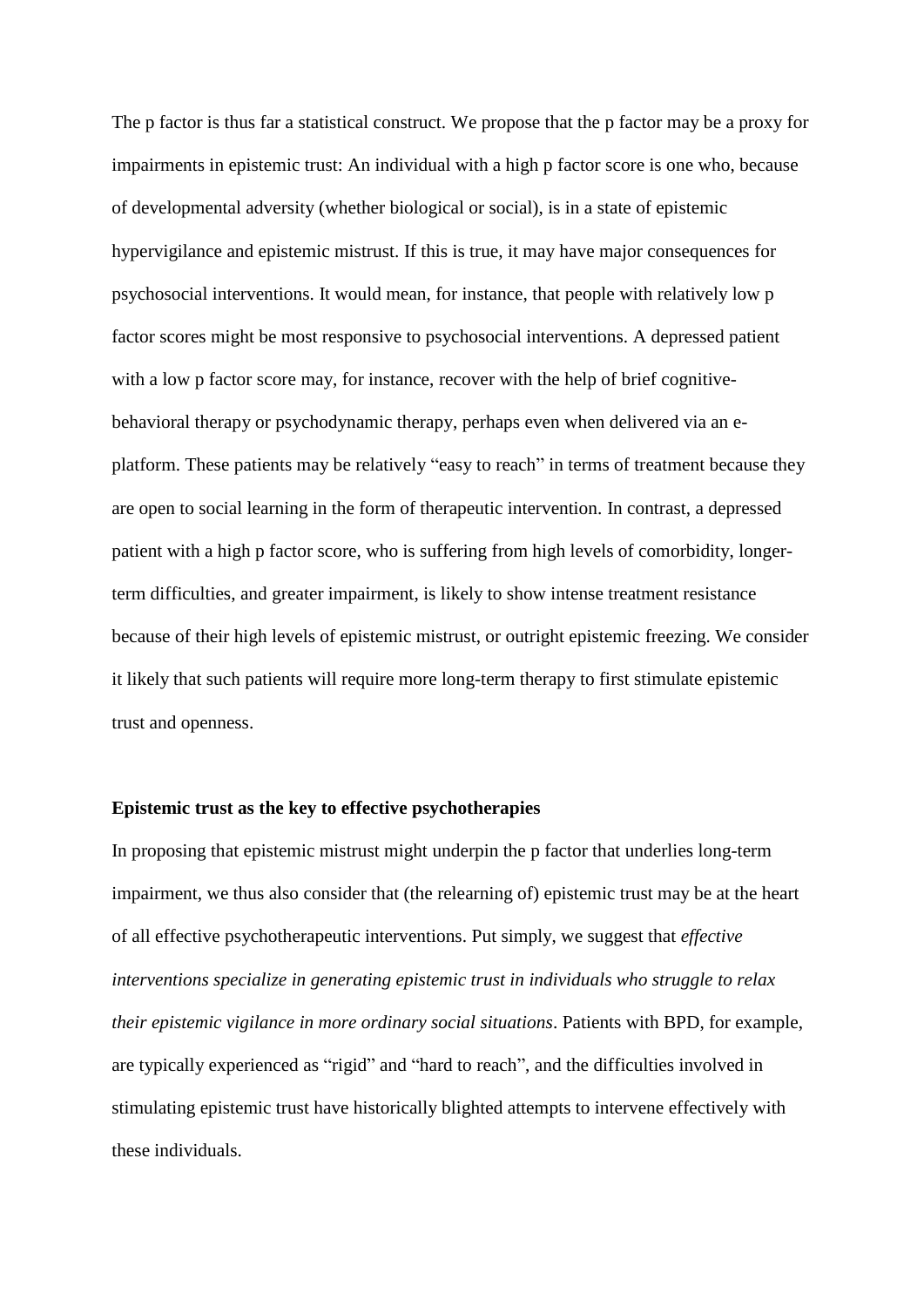"Psychotherapy" in its many forms thus may simply be a specialized variant of an activity that has been part the repertoire of communicative behavior for a very long time – turning to others in times of need to make sense of what is happening to us. It is the seeking out of perspective and the reassurance of another's social knowledge. But for it to be meaningful there needs to be a workable level of epistemic trust.

## **The psychotherapeutic communication systems**

Based on the above considerations, we propose that there are three distinct processes of communication that cumulatively make psychotherapy effective:

*Communication System 1: The teaching and learning of content*

The different therapeutic schools belong to this system. They may be effective primarily because they involve the therapist conveying to the patient a model for understanding the mind that the patient can understand as involving a convincing recognition and identification of his/her own state. This may in itself lower the patient's epistemic vigilance.

*Communication System 2: The re-emergence of robust mentalizing*

When the patient is once again open to social communication in contexts that had previously been blighted by epistemic hypervigilance, he/she shows increased interest in the therapist's mind and the therapist's use of thoughts and feelings, which stimulates and strengthens the patient's capacity for mentalizing. Improvements in mentalizing or social cognition may thus be a common factor across different interventions.

*Communication System 3: The re-emergence of social learning*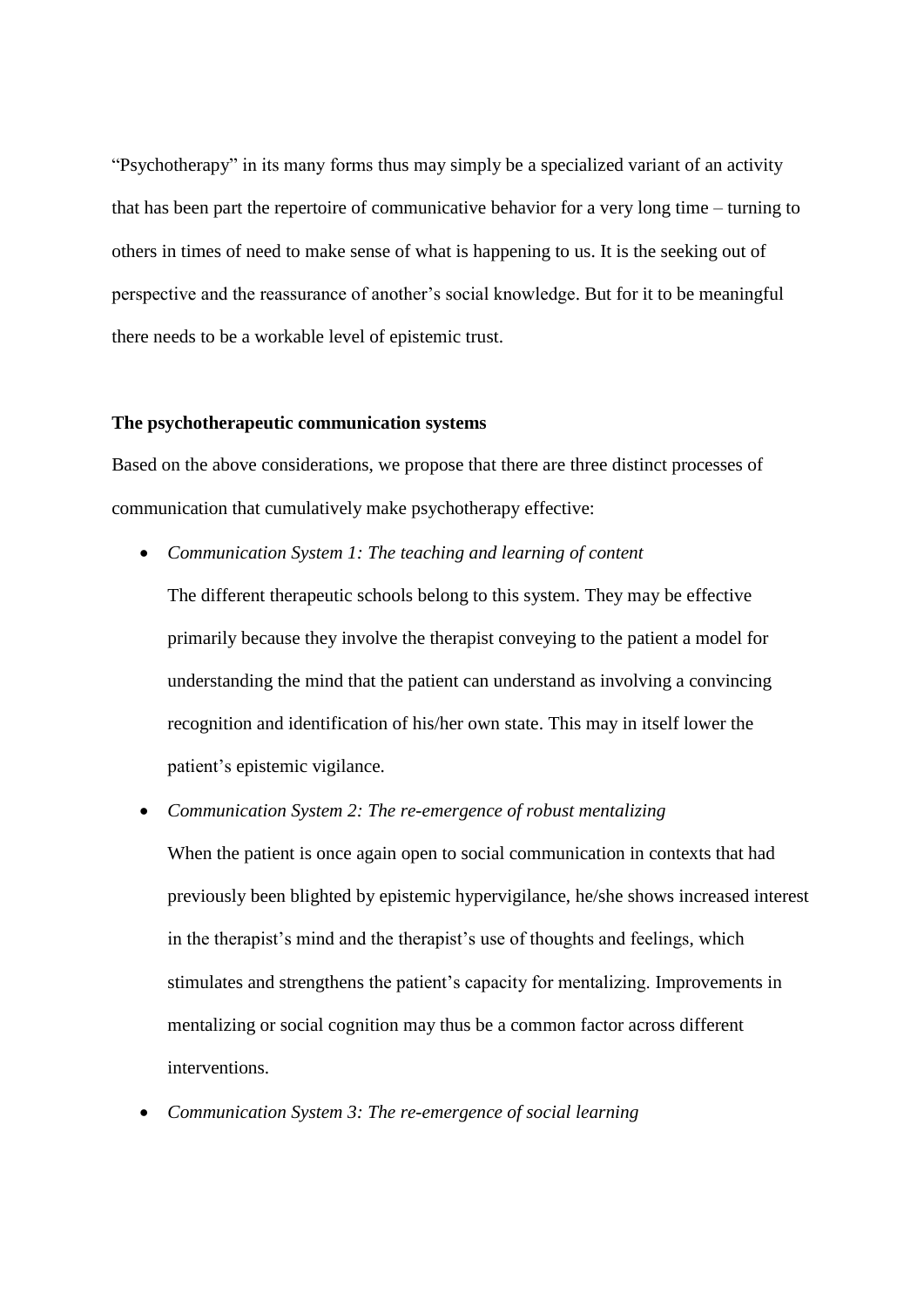The relaxation of the patient's hypervigilance via the first two systems of communication enables the patient to become open to social learning. This allows the patient to apply his/her new mentalizing and communicative capabilities to wider social learning, outside the consulting room. This final part of the process depends upon the patient having a sufficiently benign social environment to allow him/her to gain the necessary experiences to validate and bolster improved his/her mentalizing, and to continue to facilitate relaxation of epistemic mistrust, in the wider social world.

What this view suggests is that the effectiveness of psychotherapies, regardless of their "brand names", should be investigated at the three levels of communication. Furthermore, it redirects our attention to the social environment, and to interventions that may directly target environmental factors that could contribute to the origin and maintenance of psychopathology, but could also have the potential to support recovery and the individual's capacity to benefit from benign aspects of the environment.

### **Resilience and epistemic trust**

At the core of the thinking set out here is an emphasis on the relationship between the social environment as a system and individual differences in the capacity for higher order cognition. We argue that resilience or the absence of resilience may be the outcome of the dynamics of this relationship. Understanding the 'nature of resilience' we suggest requires engagement at the level of the mechanism that channels the relationship between the social layer of communication and the individual's capacity for reorganizing mental processes. Attempts at intervention at the level of non-resilient responses, we suggest, can be of limited effectiveness: this, we argue, explains, for instance, the clinical unresponsiveness of patients with Borderline Personality Disorder (BPD) features to many traditional psychotherapeutic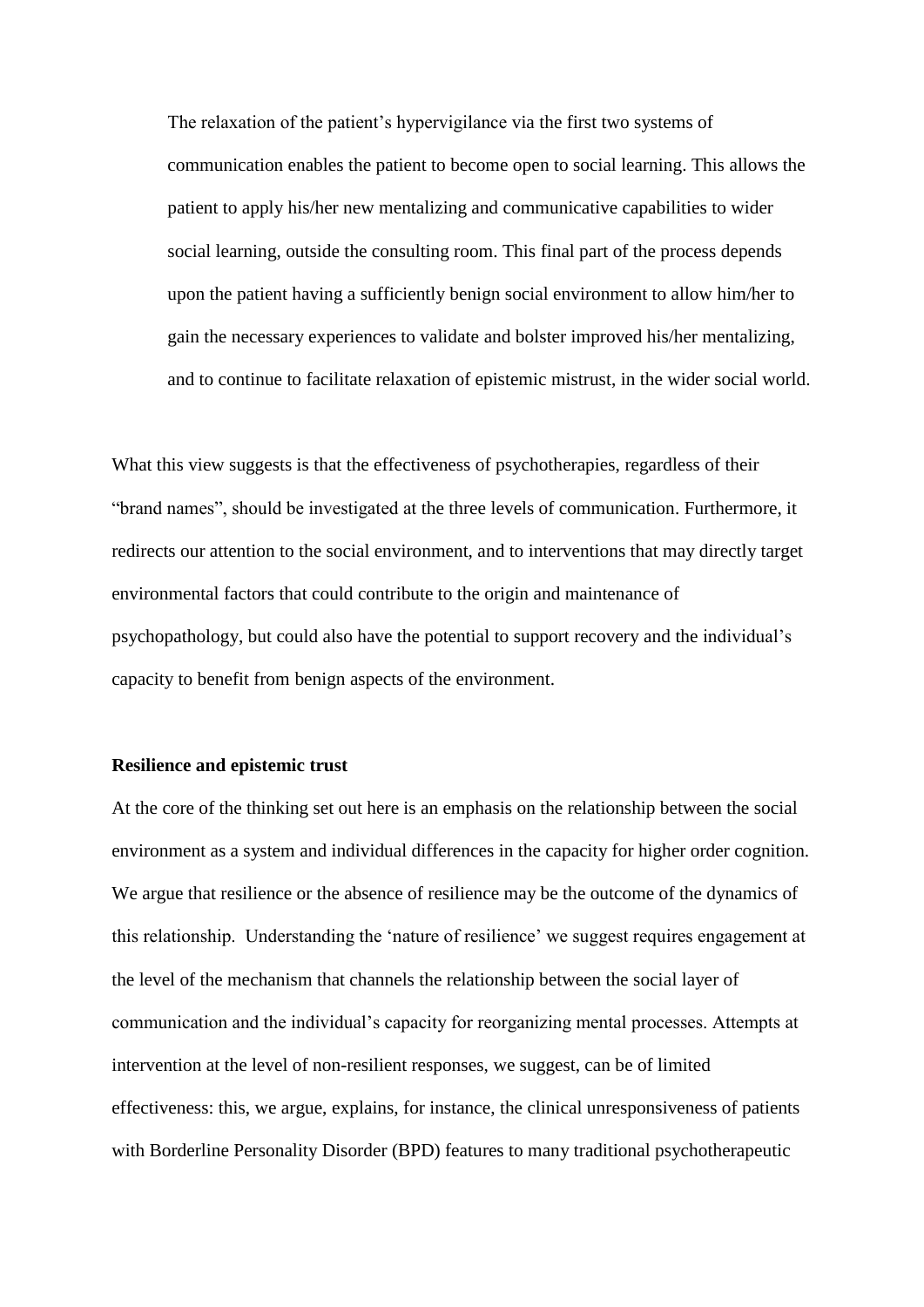interventions. A further informing principle is that the type of functioning associated with many forms of psychopathology might best be understood as an evolutionarily driven form of entrenched adaptation to stimuli from the social environment – often in interaction with genetic propensity (Belsky et al., 2012) – rather than as a mere deficit. It is this adaptive imperative that underpins the enduring quality that is central to definitions of personality disorder. The "borderline mind", and related severe problems with social communication typically observed in what we commonly refer to as "personality pathology", therefore may best be understood as a socially triggered outcome, a learned expectation about cultural context. In terms of clinical implications, this change in perspective drives a shift in clinical focus: beyond the consulting room to the wider social systems that can promote resilience.

### **Acknowledgements**

Peter Fonagy is in receipt of a National Institute for Health Research (NIHR) Senior Investigator Award (NF-SI-0514-10157). Peter Fonagy was in part supported by the NIHR Collaboration for Leadership in Applied Health Research and Care (CLAHRC) North Thames at Barts Health NHS Trust. The views expressed are those of the authors and not necessarily those of the NHS, the NIHR or the Department of Health.

## **References**

- Belsky, D. W., Caspi, A., Arseneault, L., Bleidorn, W., Fonagy, P., Goodman, M., . . . Moffitt, T. E. (2012). Etiological features of borderline personality related characteristics in a birth cohort of 12-year-old children. *Development and Psychopathology, 24*(1), 251-265. doi:10.1017/S0954579411000812
- Bowlby, J. (1973). *Attachment and loss, Vol. 2: Separation: Anxiety and anger*. London, UK: Hogarth Press and Institute of Psycho-Analysis.
- Budd, R., & Hughes, I. (2009). The Dodo Bird Verdict--controversial, inevitable and important: A commentary on 30 years of meta-analyses. *Clinical Psychology and Psychotherapy, 16*(6), 510-522. doi:10.1002/cpp.648
- Caspi, A., Houts, R. M., Belsky, D. W., Goldman-Mellor, S. J., Harrington, H., Israel, S., . . . Moffitt, T. E. (2014). The p factor: One general psychopathology factor in the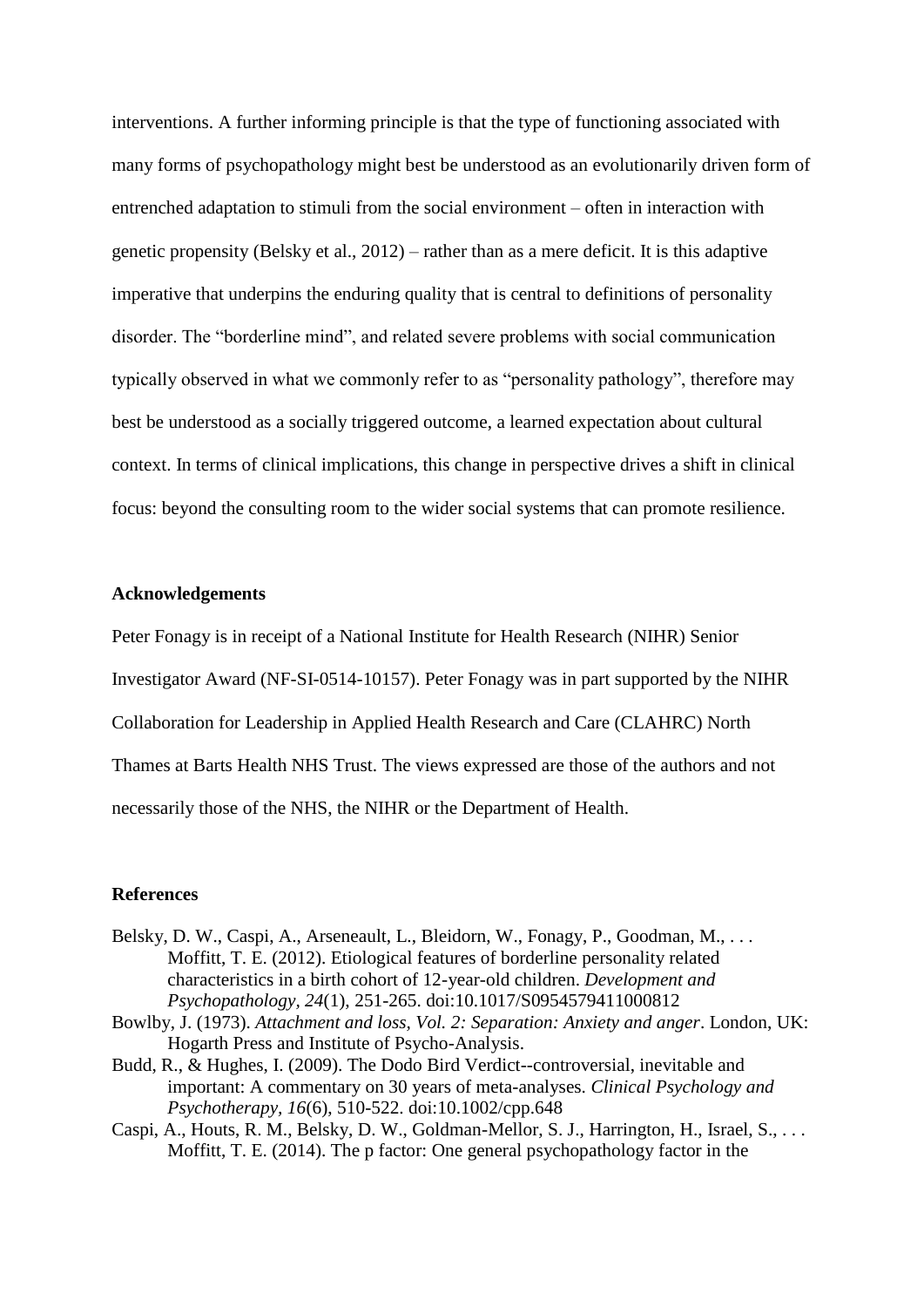structure of psychiatric disorders? *Clinical Psychological Science, 2*(2), 119-137. doi:10.1177/2167702613497473

- Csibra, G., & Gergely, G. (2006). Social learning and social cognition: The case for pedagogy. In M. H. Johnson & Y. Munakata (Eds.), *Processes of change in brain and cognitive development. Attention and Performance XXI* (pp. 249-274). Oxford, UK: Oxford University Press.
- Csibra, G., & Gergely, G. (2009). Natural pedagogy. *Trends in Cognitive Sciences, 13*(4), 148-153. doi:10.1016/j.tics.2009.01.005
- Csibra, G., & Gergely, G. (2011). Natural pedagogy as evolutionary adaptation. *Philosophical Transactions of the Royal Society of London. Series B, Biological Sciences, 366*(1567), 1149-1157. doi:10.1098/rstb.2010.0319
- Ellis, B. J., Boyce, W. T., Belsky, J., Bakermans-Kranenburg, M. J., & van Ijzendoorn, M. H. (2011). Differential susceptibility to the environment: An evolutionary– neurodevelopmental theory. *Development and Psychopathology, 23*(1), 7-28. doi:10.1017/S0954579410000611
- Fearon, P., Shmueli-Goetz, Y., Viding, E., Fonagy, P., & Plomin, R. (2014). Genetic and environmental influences on adolescent attachment. *Journal of Child Psychology and Psychiatry, 55*(9), 1033-1041. doi:10.1111/jcpp.12171
- Fonagy, P., & Allison, E. (2014). The role of mentalizing and epistemic trust in the therapeutic relationship. *Psychotherapy, 51*(3), 372-380. doi:10.1037/a0036505
- Fonagy, P., Gergely, G., Jurist, E., & Target, M. (2002). *Affect regulation, mentalization, and the development of the self*. New York, NY: Other Press.
- Fonagy, P., Lorenzini, N., Campbell, C., & Luyten, P. (2014). Why are we interested in attachments? In P. Holmes & S. Farnfield (Eds.), *The Routledge handbook of attachment: Theory* (pp. 38-51). Hove, UK: Routledge.
- Fonagy, P., & Luyten, P. (2016). A multilevel perspective on the development of borderline personality disorder. In D. Cicchetti (Ed.), *Developmental psychopathology. Vol. 3: Risk, disorder, and adaptation* (3rd ed., pp. 726-792). New York, NY: John Wiley & Sons.
- Fonagy, P., Luyten, P., & Allison, E. (2015). Epistemic petrification and the restoration of epistemic trust: A new conceptualization of borderline personality disorder and its psychosocial treatment. *Journal of Personality Disorders, 29*(5), 575-609. doi:10.1521/pedi.2015.29.5.575
- Fonagy, P., Luyten, P., Allison, E., & Campbell, C. (2017a). What we have changed our minds about: Part 1. Borderline personality disorder as a limitation of resilience. *Borderline Personality Disorder and Emotion Dysregulation, 4*, 11. doi:10.1186/s40479-017-0061-9
- Fonagy, P., Luyten, P., Allison, E., & Campbell, C. (2017b). What we have changed our minds about: Part 2. Borderline personality disorder, epistemic trust and the developmental significance of social communication. *Borderline Personality Disorder and Emotion Dysregulation, 4*, 9. doi:10.1186/s40479-017-0062-8
- Main, M., Kaplan, N., & Cassidy, J. (1985). Security in infancy, childhood, and adulthood: A move to the level of representation. *Monographs of the Society for Research in Child Development, 50*(1-2), 66-104. doi:10.2307/3333827
- Mansell, W. (2011). Core processes of psychopathology and recovery: "Does the Dodo bird effect have wings?". *Clinical Psychology Review, 31*(2), 189-192. doi:10.1016/j.cpr.2010.06.009
- Sperber, D., Clement, F., Heintz, C., Mascaro, O., Mercier, H., Origgi, G., & Wilson, D. (2010). Epistemic vigilance. *Mind & Language, 25*(4), 359-393. doi:10.1111/j.1468- 0017.2010.01394.x